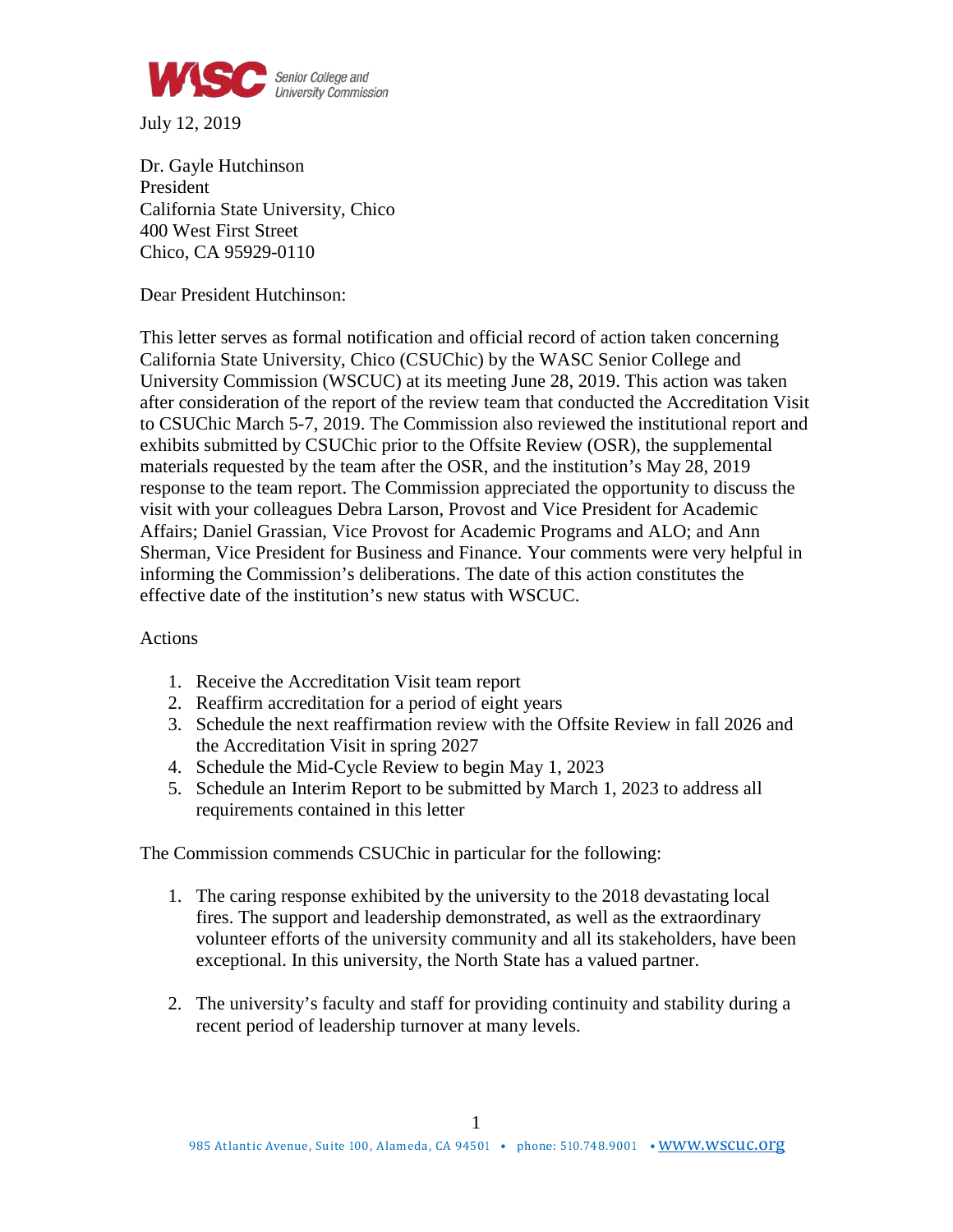- 3. The university administration, faculty, and staff for a reinvigorated commitment to shared governance, effective communication, and an inclusive strategic planning process — all of which have contributed to rebuilding trust and morale.
- 4. The strong commitment to the success and well-being of Chico students by faculty, staff, and administration in all areas.
- 5. The university for its thoughtful, strategic, and collaborative approach to distance education which addresses the needs of students, employers, and community partners in the North State.
- 6. The recent assessment of its program of General Education and the associated process for continuous improvement.
- 7. The laudable overall improvements in retention and graduation rates, and in reducing the achievement gap while increasing diversity.

The Commission requires the institution to respond to the following issues:

- 1. Although the university conducts annual assessments of academic programs and periodic program reviews, these processes could be connected in more substantial and meaningful ways with improving student learning outcomes and program effectiveness. They could also be better informed by institutional data, academic senate engagement, and external input, and would benefit from sustained commitment of resources. (CFRs 2.4, 2.5, 2.7)
- 2. The university is applauded for recent efforts to reorganize and to reinvigorate the institutional research (IR) function in advance of the Accreditation Visit. The Commission encourages further development of the role of IR at the university, including a reassessment of how institutional research fits into the university's overall structure, clear visioning of how IR will support future data-driven decision-making, and identification of additional resources and professional development opportunities that match this vision. (CFRs 4.3, 4.5)
- 3. Given its history, mission, location in the North State, and market position, CSUChic serves and will increasingly serve transfer students and non-traditional learners. The Commission recommends a review of the institution's approach to supporting this growing body of students and learners on campus, with an ensuing alignment of resources. (CFR 2.14)
- 4. The university should prioritize stabilizing the administration by making permanent appointments for positions currently held by interim appointees, and by increasing the transparency of regular reviews of senior administrators. (CFRs 3.7, 3.2)